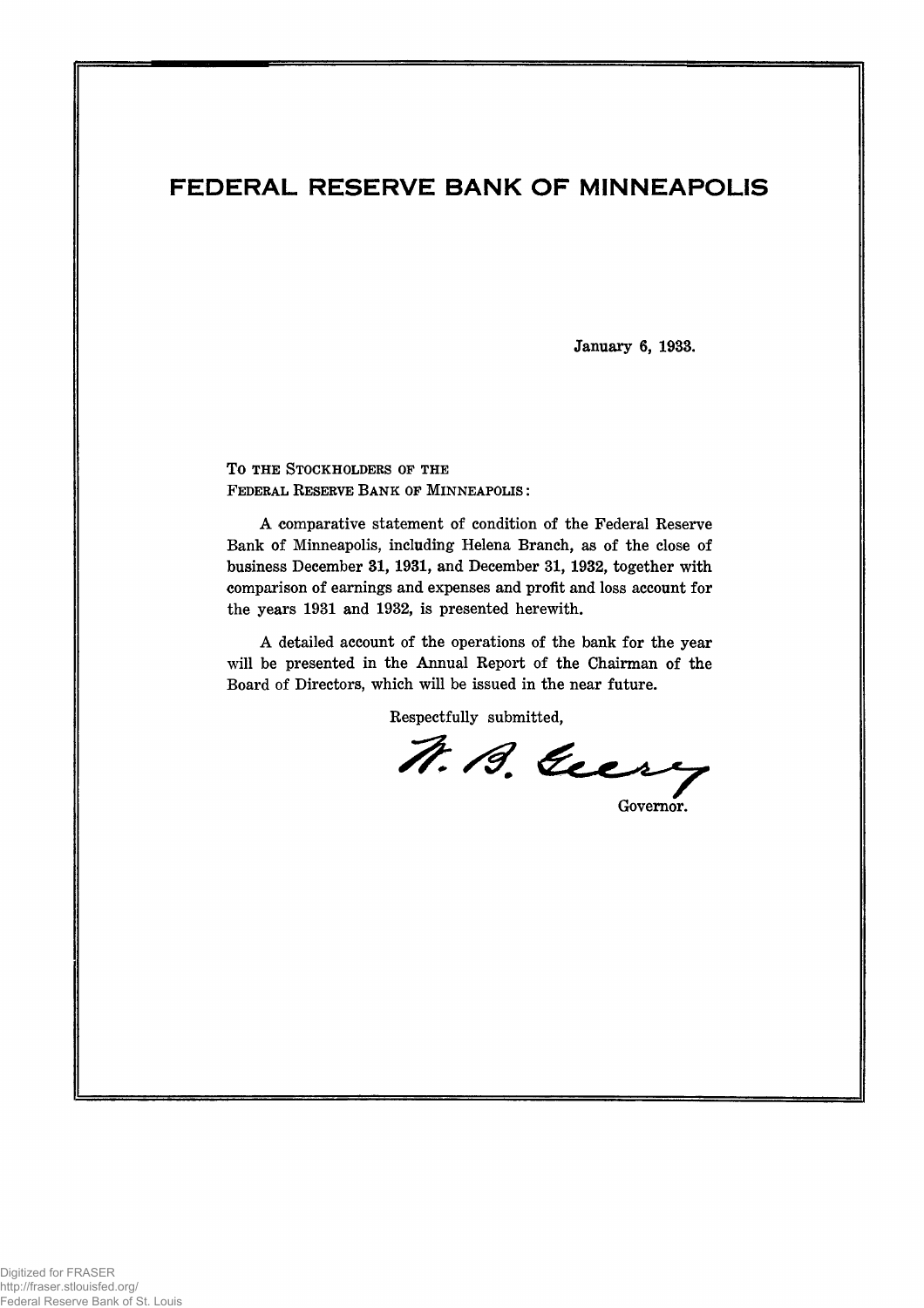# COMPARATIVE STATEMENT OF CONDITION FEDERAL RESERVE BANE OF MINNEAPOLIS AND HELENA BRANCH At the Close of Business—December 31, 1931 and December 31, 1932

## RESOURCES

|                                                                                                                                                                                          | December 31, 1931 |                                                               | December 31, 1932                                                                                                          |                                                                          |  |
|------------------------------------------------------------------------------------------------------------------------------------------------------------------------------------------|-------------------|---------------------------------------------------------------|----------------------------------------------------------------------------------------------------------------------------|--------------------------------------------------------------------------|--|
| Gold and Gold Certificates\$<br>Gold Settlement Fund<br>Gold with Federal Reserve Agent<br>Gold Redemption Fund                                                                          |                   | $5,735,196.55$ \$ 2,340,163.92<br>$704,040.87$ $2,213,507.13$ |                                                                                                                            |                                                                          |  |
| Total Gold Reserves\$ 74,276,216.36\$53,891,093.81                                                                                                                                       |                   |                                                               |                                                                                                                            |                                                                          |  |
|                                                                                                                                                                                          |                   |                                                               |                                                                                                                            |                                                                          |  |
| Total Cash Reserves\$ 79,908,452.36\$ 58,995,026.81                                                                                                                                      |                   |                                                               |                                                                                                                            | 2,146,285.45                                                             |  |
| Earning Assets:                                                                                                                                                                          |                   |                                                               |                                                                                                                            |                                                                          |  |
| Bills Discounted \$ 7,570,625.27\$ 9,603,815.63<br>Bills Purchased in Open Market 7,328,732.73 611,649.63<br>U.S. Securities 27,668,172.30 54,850,654.20                                 |                   |                                                               |                                                                                                                            |                                                                          |  |
| Total Earning Assets\$ 43,471,075.75\$ 65,476,683.40                                                                                                                                     |                   |                                                               |                                                                                                                            |                                                                          |  |
| Due from Foreign Banks<br>F. R. Notes of Other F. R. Banks<br>Uncollected Items $\ldots, \ldots, \ldots, \ldots, \ldots, \ldots, \ldots, \ldots$<br>Bank Premises<br>All Other Resources |                   |                                                               | 13,856.19<br>810,000.00<br>$8,443,804.01$<br>1,833,716.58<br>1,373,159.73                                                  | 10,558.23<br>716,500.00<br>10,817,933.70<br>1,745,511.60<br>1,722,998.10 |  |
| Total Resources \$137,585,510.78\$141,631,497.29                                                                                                                                         |                   |                                                               |                                                                                                                            |                                                                          |  |
| <b>LIABILITIES</b>                                                                                                                                                                       |                   |                                                               |                                                                                                                            |                                                                          |  |
| Surplus $\ldots \ldots \ldots \ldots \ldots \ldots \ldots \ldots \ldots \ldots$                                                                                                          |                   |                                                               | $2,951,350.00$ \$ 2,885,300.00<br>6,356,250.17                                                                             | 7,018,935.30                                                             |  |
| Deposits:                                                                                                                                                                                |                   |                                                               |                                                                                                                            |                                                                          |  |
| Government \$ 1,960,975.35\$ 467,926.99<br>Member Banks' Reserve Account. 45,827,289.35 37,760,448.17                                                                                    |                   |                                                               |                                                                                                                            |                                                                          |  |
| Total Deposits \$ 49,911,759.44\$ 39,037,231.03                                                                                                                                          |                   |                                                               |                                                                                                                            |                                                                          |  |
| F. R. Notes in Actual Circulation<br>Deferred Availability Items<br>All Other Liabilities                                                                                                |                   |                                                               | $69,129,345.00\dots\dots\dots\dots\dots$<br>$7,791,407.47.\dots\dots\dots\dots$<br>$1,445,398.70\dots\dots\dots\dots\dots$ | 80,966,415.00<br>10,737,861.75<br>985,754.21                             |  |
| Total Liabilities \$137,585,510.78\$141,631,497.29                                                                                                                                       |                   |                                                               |                                                                                                                            |                                                                          |  |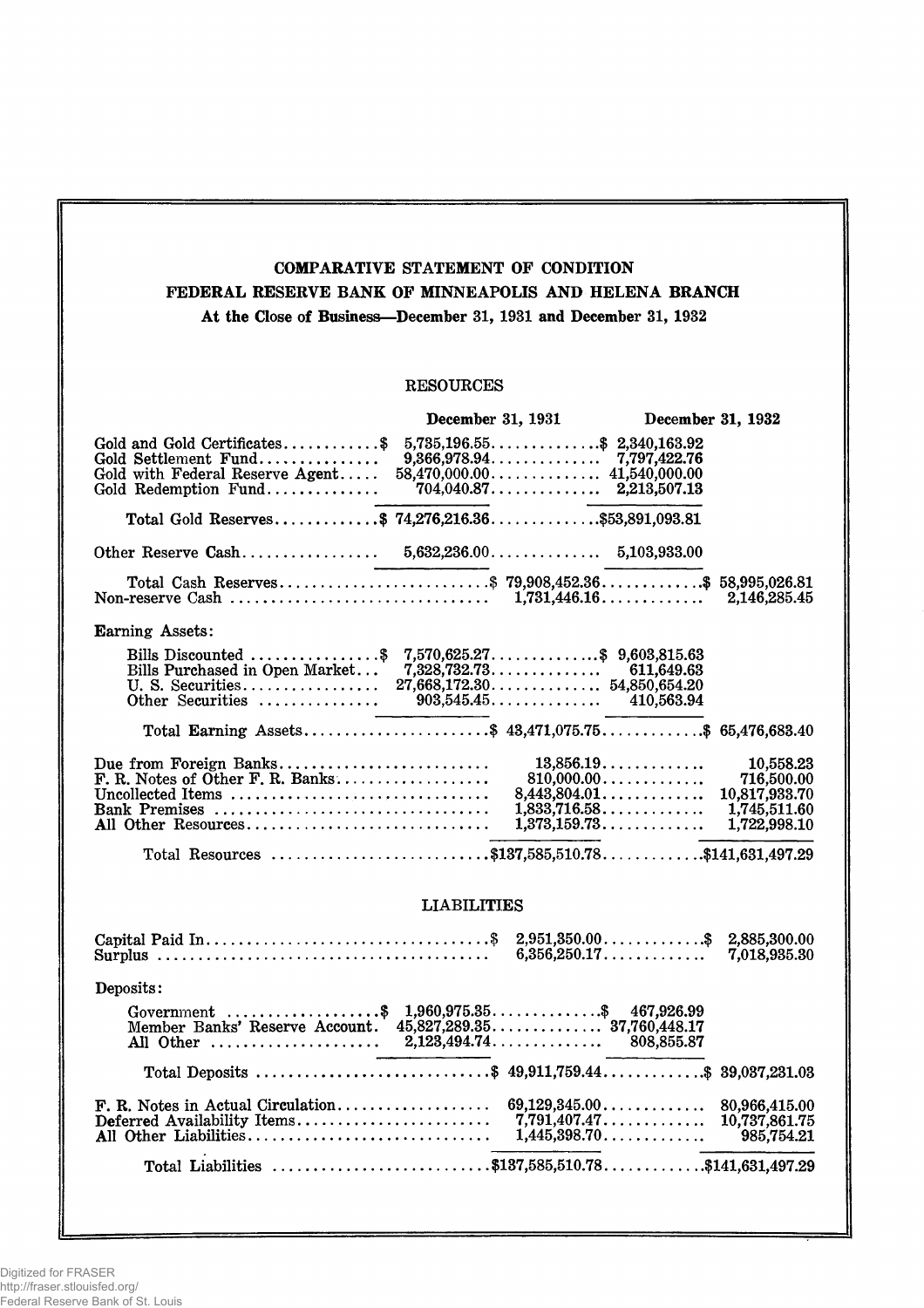# COMPARISON OF EARNINGS AND EXPENSES AND PROFIT AND LOSS ACCOUNT FEDERAL RESERVE BANK OF MINNEAPOLIS AND HELENA BRANCH FOR THE YEARS 1931 AND 1932

| Earnings From:                                                                                                                                     | 1931         |       | 1932           |
|----------------------------------------------------------------------------------------------------------------------------------------------------|--------------|-------|----------------|
|                                                                                                                                                    |              |       | \$418,530.72   |
|                                                                                                                                                    |              |       | 65,335.29      |
|                                                                                                                                                    |              |       | 921,077.03     |
| Deficient Reserve Penalties                                                                                                                        | 7,725.76     |       | 17,219.16      |
|                                                                                                                                                    | 29,772.33    |       | 12,930.88      |
|                                                                                                                                                    |              |       |                |
|                                                                                                                                                    |              |       | \$1,435,093.08 |
|                                                                                                                                                    |              |       | 926,668.26     |
|                                                                                                                                                    |              |       | \$508,424.82   |
| Additions to Current Net Earnings:                                                                                                                 |              |       |                |
| Profit on Sales of United States Securities\$138,045.36                                                                                            |              | \$    | 83,438.68      |
|                                                                                                                                                    | 4,706,09     |       | 814.01         |
|                                                                                                                                                    | \$160,413.17 |       | \$592,677.51   |
| Deductions from Current Net Earnings:                                                                                                              |              |       |                |
| Bank Premises—depreciation \$ 92,051.06                                                                                                            |              | \$    | 90,370.98      |
|                                                                                                                                                    | 10,946.68    |       | 11,985.00      |
| Reserve for Probable Losses                                                                                                                        |              |       | 200,000.00     |
| Reserve for Self-Insurance                                                                                                                         |              |       | 15,379.97      |
|                                                                                                                                                    | 11,610.57    |       | 2,603.94       |
|                                                                                                                                                    |              |       | \$320,339.89   |
|                                                                                                                                                    |              | S     | 272,337.62     |
| Disposition of Earnings:                                                                                                                           |              |       |                |
|                                                                                                                                                    |              |       | 175,494.80     |
| Franchise Tax Paid to United States Government                                                                                                     |              |       | 87,158.54      |
|                                                                                                                                                    |              | $(+)$ | 9,684.28       |
|                                                                                                                                                    | \$45,804.86  |       | \$272,337.62   |
| ADJUSTMENT OF SURPLUS CLOSE OF 1932                                                                                                                |              |       |                |
|                                                                                                                                                    |              |       |                |
|                                                                                                                                                    |              |       | \$6,356,250.17 |
| December 31, 1932, Transferred to Surplus from Reserve for                                                                                         |              |       |                |
| Depreciation on United States Securities\$653,000.85<br>(Amount charged to surplus and credited to Reserve for Depreciation on December 31, 1931). |              |       |                |
| December 31, 1932, Transferred to Surplus from Profit and Loss,                                                                                    |              |       |                |
| Net Earnings after covering all charges including Dividends, and                                                                                   |              |       |                |
|                                                                                                                                                    | 9,684.28     |       | 662,685.13     |
| Balance in Surplus Account January 1, 1933                                                                                                         |              |       | \$7,018,935.30 |
|                                                                                                                                                    |              |       |                |